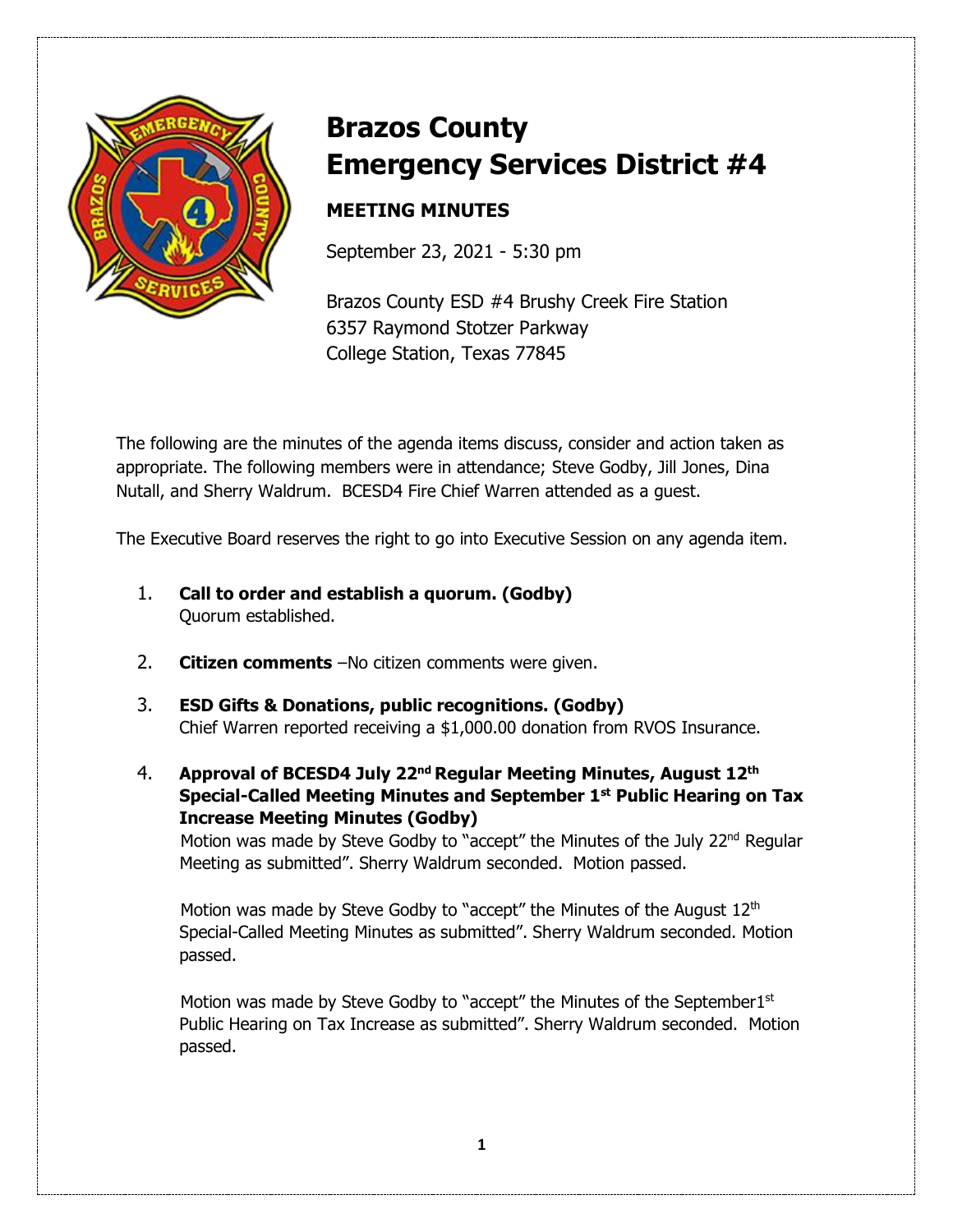5. **Adoption of the 2021-2022 Brazos County ESD4 Budget, the 2021 Tax Rate for BCESD4, the Maintenance and Operations portion of the 2021 Tax Rate and the Debt portion of the 2021 Tax Rate (Godby)** Steve Godby made a motion to adopt Motion #1 "That the BCESD4 Board adopt the

2021-2022 BCESD4 Operating Budget in the total amount of 684,817." Sherry Waldrum seconded the motion. The motion passed with a unanimous vote.

Sherry Waldrum made a motion to adopt Motion #2 "That the property tax rate be increased by the adoption of a tax rate of 0.067249, which is effectively a 34.61 percent increase in the tax rate". Jill Jones seconded the motion. The motion passed with a unanimous vote.

Dina Nutall made a motion to adopt Motion #3 "The Maintenance and Operations portion of the 2021 tax rate be .050905 dollars per \$100 of value". Sherry Waldrum seconded the motion. The motion passed with a unanimous vote.

Jill Jones made a motion to adopt Motion #4 "The debt portion of the 2021 tax rate be 0.017441 dollars per \$100 of value". Sherry Waldrum seconded the motion. The motion passed with a unanimous vote.

## **THIS TAX RATE WILL RAISE MORE TAXES FOR MAINTENANCE AND OPERATIONS THAN LAST YEAR'S TAX RATE.**

# **THE TAX RATE WILL EFFECTIVELY BE RAISED BY 59.75 PERCENT AND WILL RAISE TAXES FOR MAINTENANCE AND OPERATIONS ON A \$100,000 HOME BY APPROXIMATELY \$20.44.**

6. **Treasurers Report including, but not limited to financial status, budget reports and account balances, bills, and payments (Nutall)**  The Brazos County ESD#4 Cash Flow Report 2020-2021 was reviewed. The total Cash Available (before cash out) for August was \$240,886.00. The Total Cash Paid Out was \$18,929.00. The Cash Position for August was \$221,957.00

 Dina Nutall confirmed that Quick Books and Bottom Line are linked to the Wells Fargo account and the account was reconciled through August 2021.

7. **Report from Brazos County Precinct 4 VFD report (Chief Warren)** Chief Warren provided the VFD Operations Update including financial review, operations, training, apparatus, personnel, and facilities.

The current Prosperity Bank checking account balance is \$21,267.58. Encumbered funds for Unit 401 hail damage are \$9,000.00. The total available funds are \$12,267.58.